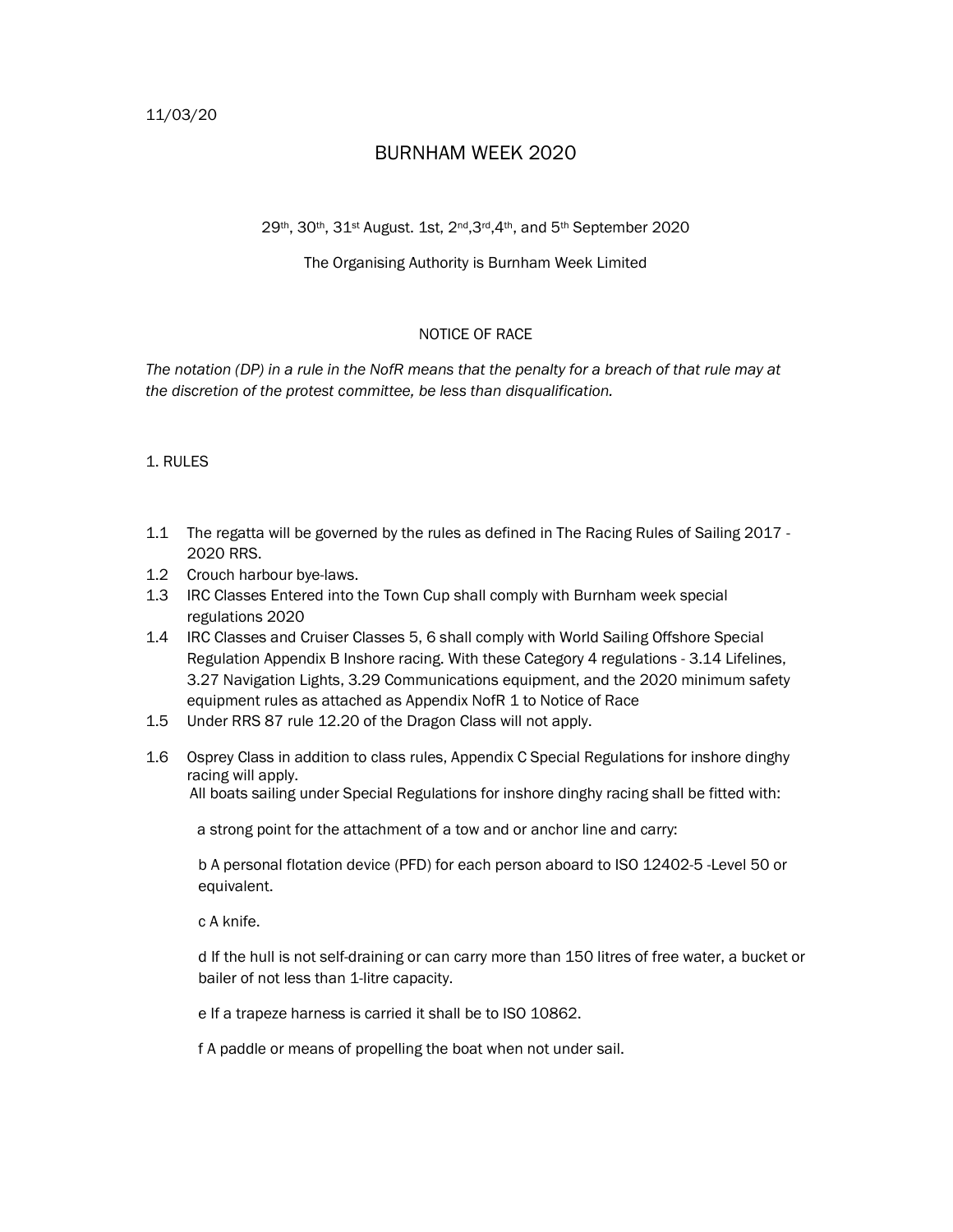- 1.7 RRS requires entrants to be a member of the RYA or an organisation or club affiliated to it.
- 1.8 RRS requires a competitor to display a sail number.
- 2 Advertising. Boats may be required to display advertising chosen and supplied by the organising authority. If this rule is broken World Sailing Regulation 20.9.2 applies.
- 2.1 Squib Class may use spinnakers supplied at the Squib Nationals.
- 3. ELIGIBILITY and ENTRY

The Regatta is open to these classes –

Class 0 Multihull MOCRA rating between 1.130 and 1.600.

Class 0.1.2.3. entrants must submit a copy of their rating certificate with their entry form.

Classes 1,2,5,6 Burnham week 2020 Handicap.

Town Cup IRC Classes 1,2,3,5 and 6 IRC rating above 0.870

Commodores Cup Classes 1,2, 5 and 6.

707 one design.

International Dragon one design.

Royal Burnham one design.

Royal Corinthian one design.

RS Elite one design.

Squib one design.

Osprey dinghies.

SPECIAL REGULATIONS BW 2020 CHECKLIST For Offshore Races the Person in Charge shall, before the Closing Date Wednesday 2<sup>nd</sup> September 2020, complete a Checklist (available on the Burnham Week web site)

A completed CHECKLIST signed by the owner/person in charge shall be retained on board and a copy shall be sent to the Burnham Week Race Officer before 02.09.2020 info@burnhamweek.com

Failure to send a copy of the Safety Checklist to the Burnham Week Race Officer may mean that no result is given for the race.

#### 4. FEES

# Until 30th of June

IRC, Multihulls, Dayboats 8 day Regatta £150.00

RS Elite East Coast Regatta TBA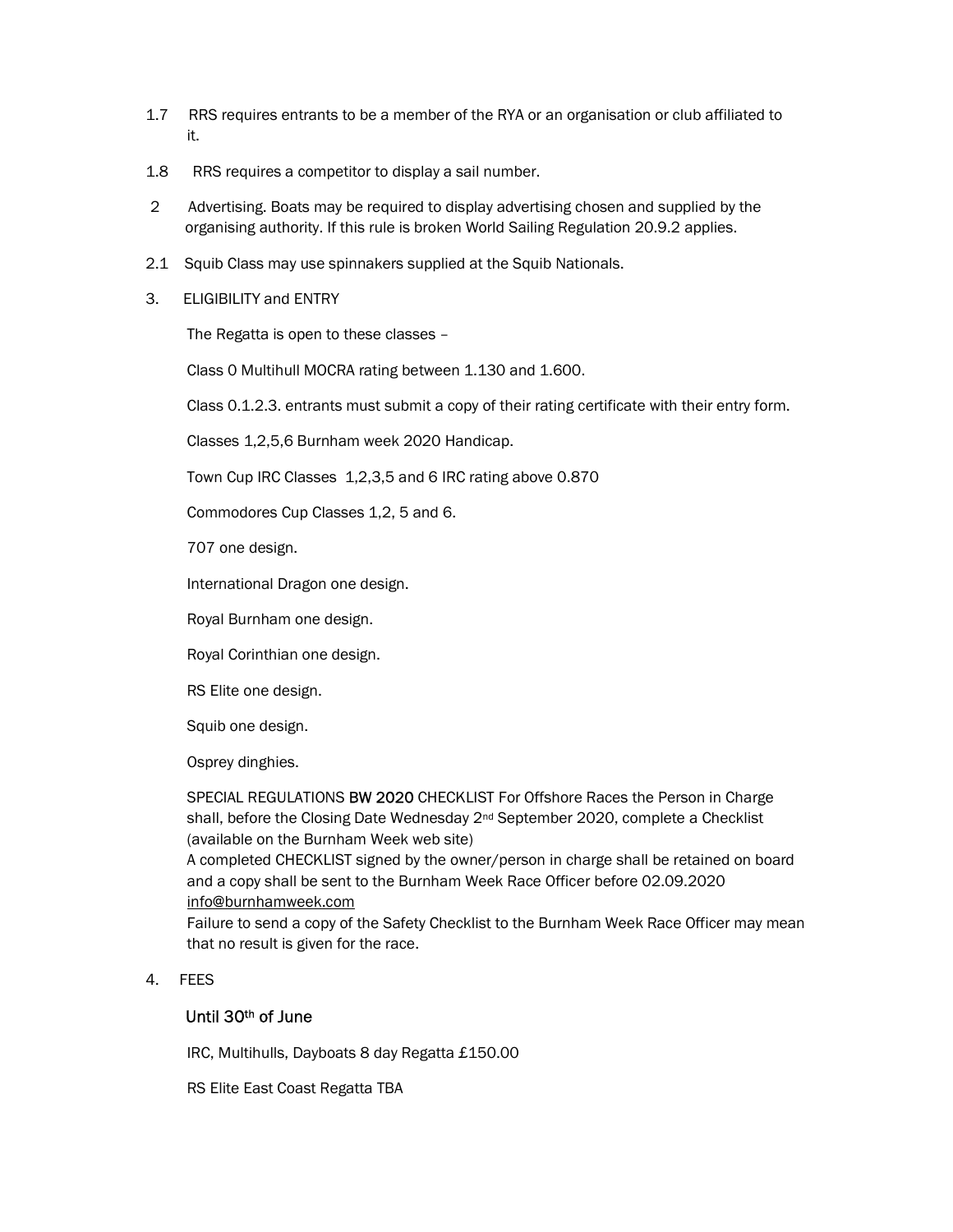MOCRA Nationals Bank Holiday weekend £75.00 Multihull Bank holiday weekend and final Saturday £100.00 Bank holiday weekend £75.00 Single day £30 Dinghies £10.00 per day John Torrance Regatta £5.00

## Entries must be accompanied by the appropriate fee as set out above.

#### 4.1 Fees after July 1st

IRC, Multihulls, Dayboats 8 day Regatta £190.00 RS Elite East Coast Regatta TBA Multihull Bank holiday weekend and final Saturday £130.00 Bank holiday weekend £100.00 Single day £30 Dinghies £10.00 per day John Torrance Regatta £5.00

#### 5. SCHEDULE

#### 5.1 Registration

5.2 In the Regatta Office Royal Burnham Yacht Club Friday 28th August. 12.00 until 18.00 and Saturday 24th 08.30 until 11:30. Sunday – Saturday 9:30 until 11:30

#### 5.3 Dates of racing:

Friday 28th – Sunday 30th August RS Elite East Coast Championships.

Saturday 29<sup>th</sup> August all Classes racing.

Sunday 30<sup>th</sup> August all classes racing.

Monday 31<sup>st</sup> August all classes racing.

Tuesday 1st September Classes 1,5,6, Int.Dragon, Squibs, RCOD, and RBOD.

Wednesday 2nd September Classes 1,5,6 Int.Dragon, Squibs, RCOD, and RBOD.

Thursday 3rd September Classes 1,5,6 Int.Dragon, Squibs, RCOD, and RBOD.

Friday 4th September Classes 1,5,6 Int.Dragon, Squibs, RCOD, and RBOD.

Saturday 5<sup>th</sup> September All classes racing.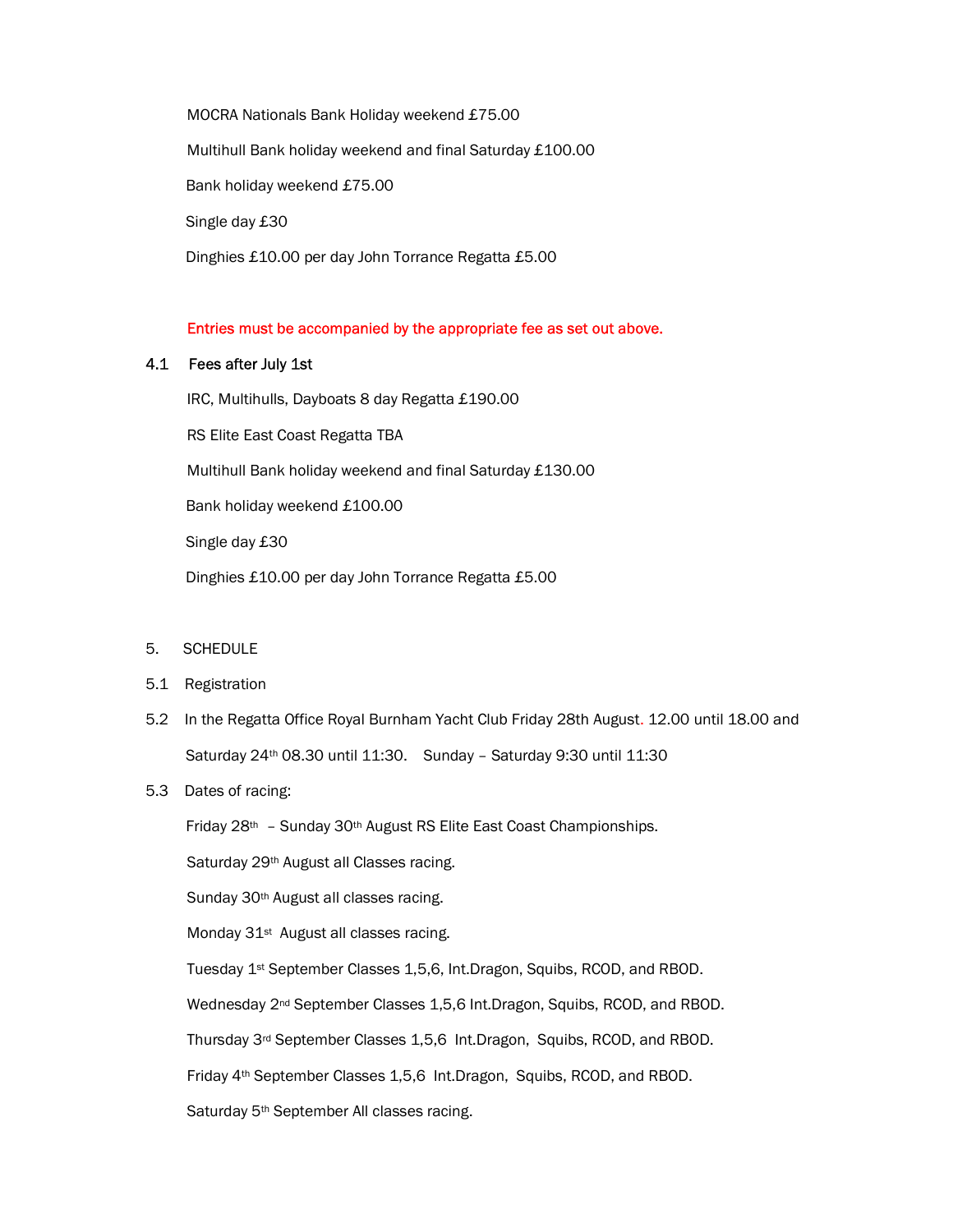Saturday 5<sup>th</sup> Burnham Town Cup IRC EORA Classes

Saturday 5<sup>th</sup> Eora Houghton Cup EORA IRC Classes

Saturday 5<sup>th</sup> Commodores Cup Classes 1,2,5 and 6.

## 6 WARNING SIGNALS

- 6.1 Warning signals will be published in Sailing Instructions.
- 6.2 Friday 28th Elite East Coast Championship First Warning Signal will be made at 11:00.
- 6.3 Saturday 29th First warning signal will be made at 11:50.
- 6.4 All other days the first warning signal will be made at 11:50.
- 6.5 Saturday 5th September first warning Signal 08:55
- 6.5 On Saturday 5<sup>th</sup> September no warning signal will be made after 15.30.

## 7 SCORING

.

If two races or less are completed in a series no score will be excluded. One or more races may constitute a series.

MOCRA Nationals all races count no discards.

This changes RRS Appendix A.

## 8. SAILING INSTRUCTIONS

Sailing Instructions will be online and the definitive version available in print at the

Regatta Office from 28th August.

## 9. COURSES

Courses will be set in the river Crouch and its estuary and the River Roach. Details of marks will be published in Sailing Instructions. Courses will be displayed on the Burnham Week web site. Burnhamweek.com. Paper copies may be available from the clubs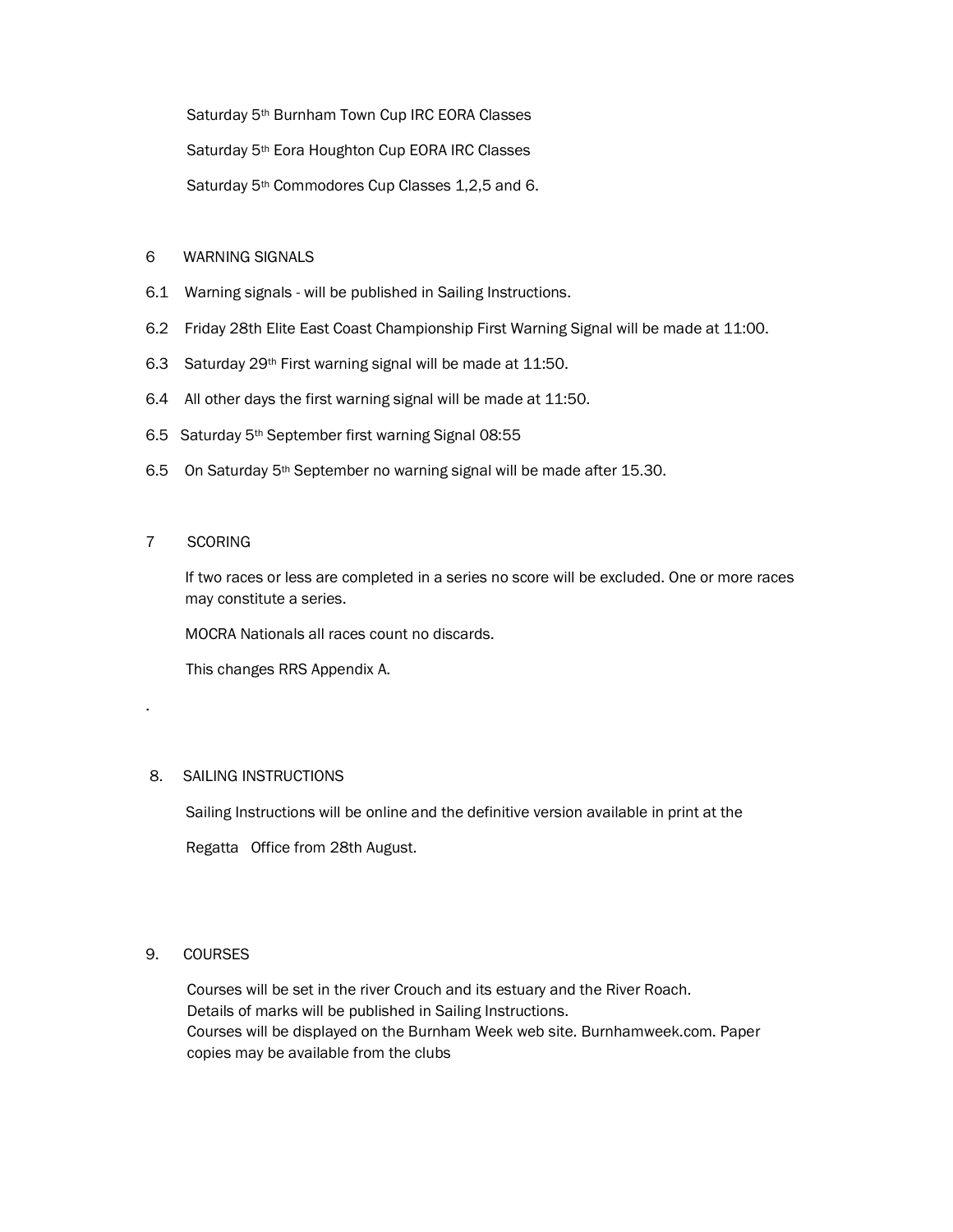#### 10 Engines

 When a yacht uses its engine to avoid collision or in a grave emergency the facts must be reported on her declaration. The Race Committee may apply a penalty of 10% (minimum 1 place) except when the yacht shows that the circumstances which lead to the use of her engine were entirely outside her control when the penalty may be waived. However, if the incident results in a protest from another competitor or the Race Committee, then the Protest Committee after a hearing may impose a penalty, or disqualify the yacht, when it judges significant advantage was gained.

#### 11. PENALTIES

For classes 0, 1, 2, 5, & 6 RRS 44 will be changed by Sailing Instructions.

 The notation "DP" in a rule in Sailing Instructions means that the penalty for a breach of that rule may, at the discretion of the Protest Committee, be less than disqualification.

A Technical Committee will be available for the regatta RRS 60.4.

## 12. RADIO COMMUNICATIONS.

All boats shall carry a VHF Transceiver capable of receiving CH16, CH37 & CH72.

Committee boats will transmit on VHF Channel 72.

BSC line race box will transmit on VHF Channel 37.

Except in an emergency, a boat shall neither make radio transmissions while racing nor receive radio communications not available to all boats. This restriction also applies to mobile telephones.

#### 13. PRIZES

 A list of prizes and details of prizegivings will be published in Sailing Instructions Appendix X.

#### 14. RISK STATEMENT

Rule 4 of the Racing Rules of Sailing states: "The responsibility for a boat's decision to participate in a race or to continue racing is hers alone."

Sailing is by its nature an unpredictable sport and therefore inherently involves an element of risk. By taking part in the event, each competitor agrees and acknowledges that: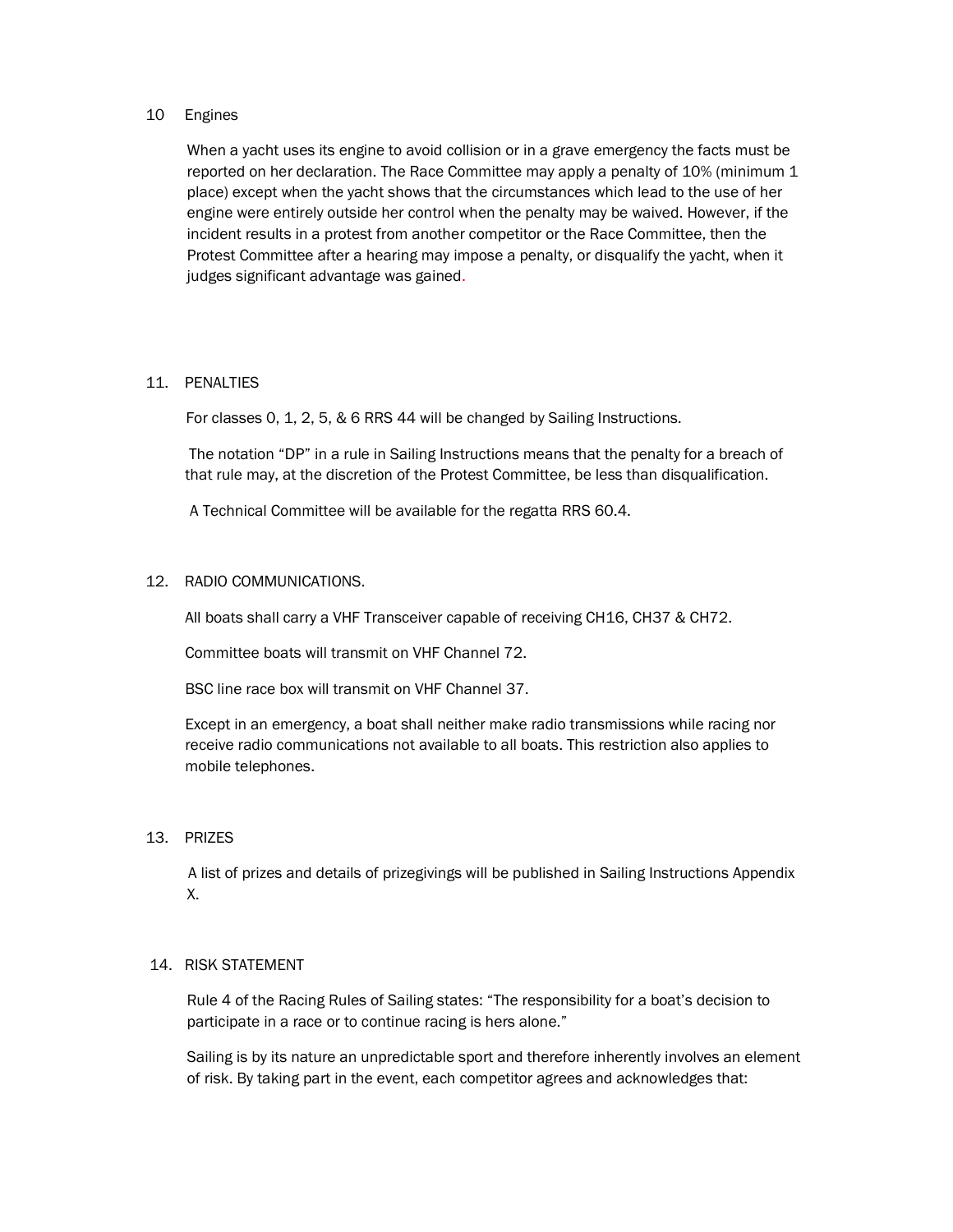- (a) They are aware of the inherent element of risk involved in the sport and accept responsibility for the exposure of themselves, their crew and their boat to such inherent risk whilst taking part in the event.
- (b) They are responsible for the safety of themselves, their crew, their boat and their other property whether afloat or ashore.
- (c) They accept responsibility for any injury, damage or loss to the extent caused by their actions or omissions.
- (d) Their boat is in good order, equipped to sail in the event and they are fit to participate.
- (e) The provision of a race management team patrol boat and other officials and volunteers by the event organiser does not relieve them of their responsibilities.
- (f) The provision of patrol boat cover is limited to such assistance, particularly in extreme weather conditions, as can be practically provided in the circumstances.
- (g) ((For offshore races) They are responsible for ensuring that their boat is equipped and seaworthy so as to be able to face extremes of weather; that there is a crew sufficient in number, experience and fitness to withstand such weather; and that the safety equipment is properly maintained, stowed and in date and is familiar to the crew);
- 15. INSURANCE

 Each participating boat shall be adequately insured with the cover of at least £3,000,000 against third party claims.

16. FURTHER INFORMATION

www. burnhamweek.com

Please contact info@burnhamweek.com

## APPENDIX NofR1

Burnham Week 2020 Minimum Safety Equipment Rules for Cruisers

1. Buoyancy

Boats shall either be self-righting from 60 degrees or have enough reserve buoyancy to support the boat and crew for at least 30 minutes following a capsize. Boats shall be equipped with suitable means for bailing or pumping.

#### 2. Flares

Boats shall carry, in a waterproof pack, at least two red hand flares and two orange smoke flares.

3. Fire Extinguisher

Boats carrying engine or cooking fuel shall carry a fire extinguisher and a stout bucket of 9 litres minimum capacity attached to a lanyard.

4. Personal Buoyancy and Man Overboard